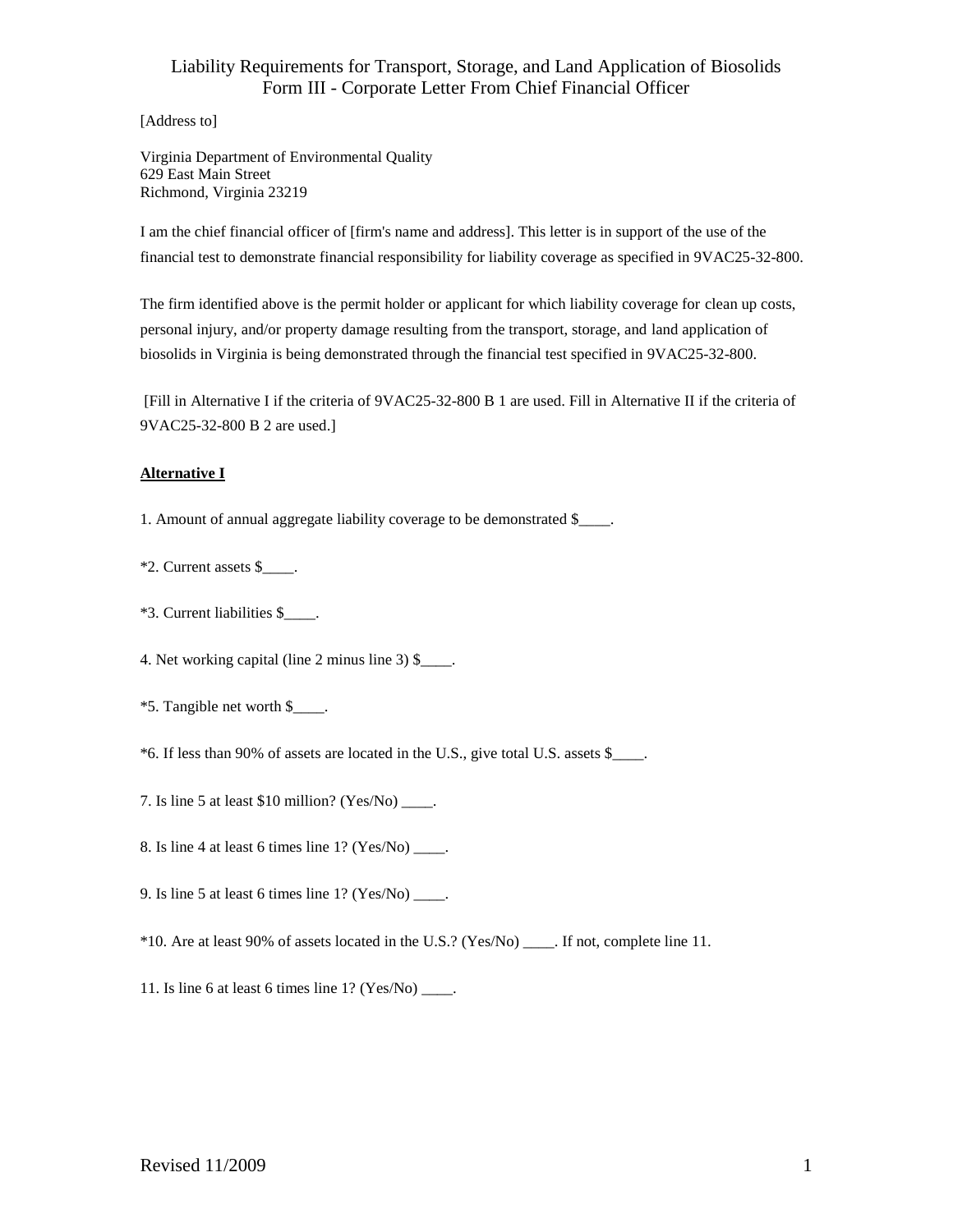## Liability Requirements for Transport, Storage, and Land Application of Biosolids Form III - Corporate Letter From Chief Financial Officer

### **Alternative II**

1. Amount of annual aggregate liability coverage to be demonstrated \$

2. Current bond rating of most recent issuance and name of rating service \_\_\_\_\_\_\_.

3. Date of issuance of bond \_\_\_\_\_\_\_\_.

4. Date of maturity of bond \_\_\_\_\_\_\_.

\*5. Tangible net worth \$\_\_\_\_.

\*6. Total assets in U.S. (required only if less than 90% of assets are located in the U.S.) \$\_\_\_\_.

7. Is line 5 at least  $$10$  million? (Yes/No) \_\_\_\_.

8. Is line 5 at least 6 times line 1? \_\_\_\_.

9. Are at least 90% of assets located in the U.S.? If not, complete line 10. (Yes/No) .

10. Is line 6 at least 6 times line 1? \_\_\_\_.

I hereby certify that the wording of this letter is identical to the wording specified in 9VAC25-32-800 as such regulations were constituted on the date shown immediately below.

| [Signature] |  |
|-------------|--|
| [Name]      |  |
| [Title]     |  |
| [Date]      |  |

The permittee or applicant shall satisfy a third-party liability claim only on receipt of one of the following documents:

(a) Certification from the Principal and the third-party claimant(s) that the liability claim should be paid. The certification must be worded as follows, except that instructions in brackets are to be replaced with the relevant information and the brackets deleted: